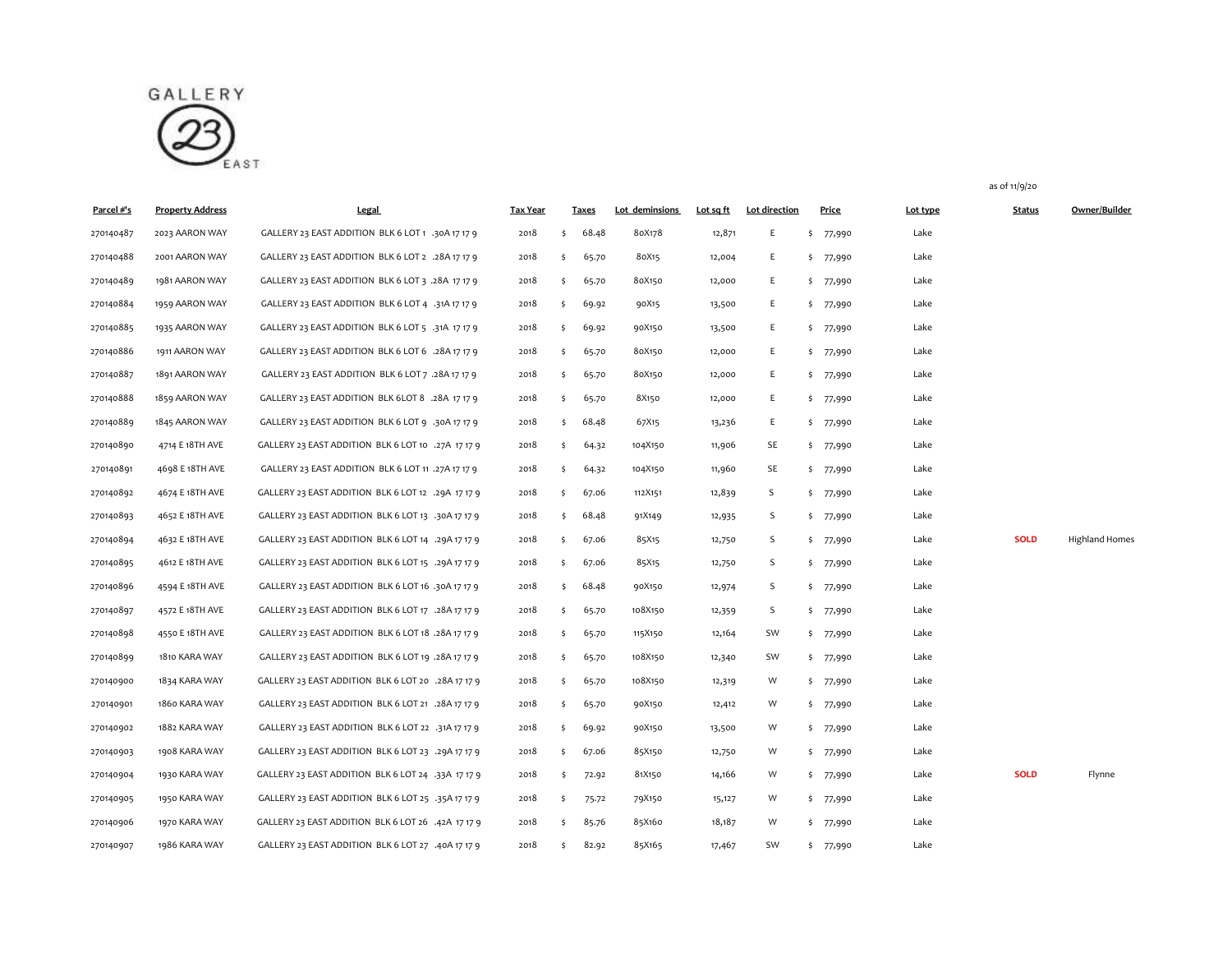| 270140909<br>270140910<br>270140911<br>270140912<br>270140476<br>270140475<br>270140474<br>270140473<br>270140472<br>270140471<br>270140470<br>270140469<br>270140468<br>270140456<br>270140457<br>270140458<br>270140459<br>270140460<br>270140461 | 2005 KARA WAY<br>2026 KARA WAY<br>2048 KARA WAY<br>2082 KARA WAY<br>1985 KARA WAY<br>1907 KARA WAY | GALLERY 23 EAST ADDITION BLK 6 LOT 29 .30A 17 17 9<br>GALLERY 23 EAST ADDITION BLK 6 LOT 30 .29A 17 17 9<br>GALLERY 23 EAST ADDITION BLK 6 LOT 31 .28A 17 17 9<br>GALLERY 23 EAST ADDITION BLK 6 LOT 32 .30A 17 17 9<br>GALLERY 23 EAST ADDITION BLK 13 LOT 3 .25A 17 17 9<br>GALLERY 23 EAST ADDITION BLK 13 LOT 2 .28A 17 17 9<br>GALLERY 23 EAST ADDITION BLK 13 LOT 1 .31A 17 17 9<br>GALLERY 23 EAST ADDITION BLK 12 LOT 4 .30A 17 17 9<br>GALLERY 23 EAST ADDITION BLK 12 LOT 3 .26A 17 17 9 | 2018<br>2018<br>2018<br>2018<br>2018<br>2018<br>2018<br>2018 | \$<br>\$<br>\$<br>\$<br>\$<br>\$<br>\$ | 68.48<br>67.06<br>65.70<br>68.48<br>61.44<br>65.70 | 117X150<br>113X150<br>80X150<br>120X150<br>86X90<br>94X131 | 12,875<br>12,800<br>12,000<br>13,070<br>10,963 | SW<br>W<br>W<br>W<br>NE | \$ 77,990<br>\$ 77,990<br>\$ 77,990<br>\$ 77,990 | Lake<br>Lake<br>Lake<br>Lake |             |       |
|-----------------------------------------------------------------------------------------------------------------------------------------------------------------------------------------------------------------------------------------------------|----------------------------------------------------------------------------------------------------|----------------------------------------------------------------------------------------------------------------------------------------------------------------------------------------------------------------------------------------------------------------------------------------------------------------------------------------------------------------------------------------------------------------------------------------------------------------------------------------------------|--------------------------------------------------------------|----------------------------------------|----------------------------------------------------|------------------------------------------------------------|------------------------------------------------|-------------------------|--------------------------------------------------|------------------------------|-------------|-------|
|                                                                                                                                                                                                                                                     |                                                                                                    |                                                                                                                                                                                                                                                                                                                                                                                                                                                                                                    |                                                              |                                        |                                                    |                                                            |                                                |                         |                                                  |                              |             |       |
|                                                                                                                                                                                                                                                     |                                                                                                    |                                                                                                                                                                                                                                                                                                                                                                                                                                                                                                    |                                                              |                                        |                                                    |                                                            |                                                |                         |                                                  |                              |             |       |
|                                                                                                                                                                                                                                                     |                                                                                                    |                                                                                                                                                                                                                                                                                                                                                                                                                                                                                                    |                                                              |                                        |                                                    |                                                            |                                                |                         |                                                  |                              |             |       |
|                                                                                                                                                                                                                                                     |                                                                                                    |                                                                                                                                                                                                                                                                                                                                                                                                                                                                                                    |                                                              |                                        |                                                    |                                                            |                                                |                         |                                                  |                              |             |       |
|                                                                                                                                                                                                                                                     |                                                                                                    |                                                                                                                                                                                                                                                                                                                                                                                                                                                                                                    |                                                              |                                        |                                                    |                                                            |                                                |                         | \$63,990                                         | Premuim off lake             |             |       |
|                                                                                                                                                                                                                                                     |                                                                                                    |                                                                                                                                                                                                                                                                                                                                                                                                                                                                                                    |                                                              |                                        |                                                    |                                                            | 12,368                                         | NE                      | \$63,990                                         | Premuim off lake             |             |       |
|                                                                                                                                                                                                                                                     |                                                                                                    |                                                                                                                                                                                                                                                                                                                                                                                                                                                                                                    |                                                              |                                        | 69.92                                              | 168X139                                                    | 13,577                                         | NE                      | \$63,990                                         | Premuim off lake             |             |       |
|                                                                                                                                                                                                                                                     |                                                                                                    |                                                                                                                                                                                                                                                                                                                                                                                                                                                                                                    |                                                              | \$                                     | 68.48                                              | 111X135                                                    | 12,861                                         | Ε                       | \$63,990                                         | Premuim off lake             |             |       |
|                                                                                                                                                                                                                                                     |                                                                                                    |                                                                                                                                                                                                                                                                                                                                                                                                                                                                                                    | 2018                                                         | \$                                     | 68.82                                              | 85X135                                                     | 11,475                                         | E                       | \$63,990                                         | Premuim off lake             |             |       |
|                                                                                                                                                                                                                                                     | 1885 KARA WAY                                                                                      | GALLERY 23 EAST ADDITION BLK 12 LOT 2 .26A 17 17 9                                                                                                                                                                                                                                                                                                                                                                                                                                                 | 2018                                                         | \$                                     | 62.82                                              | 85X135                                                     | 11,475                                         | Ε                       | \$63,990                                         | Premuim off lake             |             |       |
|                                                                                                                                                                                                                                                     |                                                                                                    | GALLERY 23 EAST ADDITION BLK 12 LOT 1 .31A 17 17 9                                                                                                                                                                                                                                                                                                                                                                                                                                                 | 2018                                                         | \$                                     | 69.92                                              | 89X135                                                     | 13,619                                         | Ε                       | \$63,990                                         | Premuim off lake             |             |       |
|                                                                                                                                                                                                                                                     |                                                                                                    | GALLERY 23 EAST ADDITION BLK 11 LOT 2 .31A 17 17 9                                                                                                                                                                                                                                                                                                                                                                                                                                                 | 2018                                                         |                                        | 69.92                                              | 84X128                                                     | 13,676                                         | Ε                       | \$63,990                                         | Premuim off lake             |             |       |
|                                                                                                                                                                                                                                                     |                                                                                                    | GALLERY 23 EAST ADDITION BLK 11 LOT 1 .31A 17 17 9                                                                                                                                                                                                                                                                                                                                                                                                                                                 | 2018                                                         | Ŝ.                                     | 69.92                                              | 84X145                                                     | 13,337                                         | E                       | \$63,990                                         | Premuim off lake             |             |       |
|                                                                                                                                                                                                                                                     |                                                                                                    | GALLERY 23 EAST ADDITION BLK 10 LOT 1 .32A 17 17 9                                                                                                                                                                                                                                                                                                                                                                                                                                                 | 2018                                                         |                                        | 71.44                                              | 90X129                                                     | 14,119                                         | NE                      | \$63,990                                         | Premuim off lake             |             |       |
|                                                                                                                                                                                                                                                     | 4557 E 18TH AVE                                                                                    | GALLERY 23 EAST ADDITION BLK 10 LOT 2 .34A 17 17 9                                                                                                                                                                                                                                                                                                                                                                                                                                                 | 2018                                                         | \$                                     | 74.28                                              | 70X193                                                     | 14,859                                         | N                       | \$63,990                                         | Premuim off lake             |             |       |
|                                                                                                                                                                                                                                                     | 4571 E 18TH AVE                                                                                    | GALLERY 23 EAST ADDITION BLK 10 LOT 3 .28A 17 17 9                                                                                                                                                                                                                                                                                                                                                                                                                                                 | 2018                                                         | \$                                     | 65.70                                              | 70X153                                                     | 12,082                                         | N                       | \$63,990                                         | Premuim off lake             |             |       |
|                                                                                                                                                                                                                                                     | 4579 E 18TH AVE                                                                                    | GALLERY 23 EAST ADDITION BLK 10 LOT 4 .24A 17 17 9                                                                                                                                                                                                                                                                                                                                                                                                                                                 | 2018                                                         | \$                                     | 59.92                                              | 71X135                                                     | 10,406                                         | N                       | \$63,990                                         | Premuim off lake             |             |       |
|                                                                                                                                                                                                                                                     | 4605 E 18TH AVE                                                                                    | GALLERY 23 EAST ADDITION BLK 10 LOT 5 .22 17 17 9                                                                                                                                                                                                                                                                                                                                                                                                                                                  | 2018                                                         | \$                                     | 57.06                                              | 71X135                                                     | 9,715                                          | N                       | \$63,990                                         | Premuim off lake             |             |       |
|                                                                                                                                                                                                                                                     | 4621 E 18TH AVE                                                                                    | GALLERY 23 EAST ADDITION BLK 10 LOT 6 .22A 17 17 9                                                                                                                                                                                                                                                                                                                                                                                                                                                 | 2018                                                         | Ŝ.                                     | 57.06                                              | 71X135                                                     | 9,715                                          | ${\sf N}$               | \$63,990                                         | Premuim off lake             |             |       |
| 270140462                                                                                                                                                                                                                                           | 4639 E 18TH AVE                                                                                    | GALLERY 23 EAST ADDITION BLK10 LOT 7 .22A 17 17 9                                                                                                                                                                                                                                                                                                                                                                                                                                                  | 2018                                                         | \$                                     | 57.06                                              | 71X135                                                     | 9,715                                          | N                       | \$63,990                                         | Premuim off lake             |             |       |
| 270140463                                                                                                                                                                                                                                           | 4653 E 18TH AVE                                                                                    | GALLERY 23 EAST ADDITION BLK 10 LOT 8 .24A 17 17 9                                                                                                                                                                                                                                                                                                                                                                                                                                                 | 2018                                                         | \$                                     | 59.92                                              | 72X135                                                     | 10,238                                         | N                       | \$63,990                                         | Premuim off lake             |             |       |
| 270140464                                                                                                                                                                                                                                           | 4671 E 18TH AVE                                                                                    | GALLERY 23 EAST ADDITION BLK 10 LOT 9 .27A 17 17 9                                                                                                                                                                                                                                                                                                                                                                                                                                                 | 2018                                                         | \$                                     | 64.32                                              | 70X136                                                     | 11,898                                         | Ν                       | \$63,990                                         | Premuim off lake             |             |       |
| 270140465                                                                                                                                                                                                                                           | 4687 E 18TH AVE                                                                                    | GALLERY 23 EAST ADDITION BLK 10 LOT 10 .33A 17 17 9                                                                                                                                                                                                                                                                                                                                                                                                                                                | 2018                                                         | \$                                     | 72.92                                              | 69X151                                                     | 14,530                                         | N                       | \$63,990                                         | Premuim off lake             |             |       |
| 270140466                                                                                                                                                                                                                                           |                                                                                                    | GALLERY 23 EAST ADDITION BLK 10 LOT 11 .32A 17 17 9                                                                                                                                                                                                                                                                                                                                                                                                                                                | 2018                                                         | \$                                     | 71.44                                              | 90X125                                                     | 13,807                                         |                         | \$63,990                                         | Premuim off lake, CORNER     |             |       |
| 270140467                                                                                                                                                                                                                                           | 1741 TAYLOR LN                                                                                     | GALLERY 23 EAST ADDITION BLK 10 LOT 12 .35A 17 17 9                                                                                                                                                                                                                                                                                                                                                                                                                                                | 2018                                                         | \$                                     | 75.70                                              | 150X157                                                    | 15,363                                         | Ε                       | \$63,990                                         | Premuim off lake             |             |       |
| 270140914                                                                                                                                                                                                                                           |                                                                                                    | GALLERY 23 EAST ADDITION BLK 7 LOT 1 .27A 17 17 9                                                                                                                                                                                                                                                                                                                                                                                                                                                  | 2018                                                         | \$                                     | 64.32                                              | 154X150                                                    | 11,682                                         |                         | \$ 51,990                                        | Standard off lake, CORNER    |             |       |
| 270140917                                                                                                                                                                                                                                           |                                                                                                    | GALLERY 23 EAST ADDITION BLK 7 LOT 4 .28A 17 17 9                                                                                                                                                                                                                                                                                                                                                                                                                                                  | 2018                                                         | \$                                     | 65.70                                              | 95X147                                                     | 12,103                                         | S                       | \$63,990                                         | Premium Culdasac, CORNER     |             |       |
| 270140433                                                                                                                                                                                                                                           | 4768 ELIZABETH CT                                                                                  | GALLERY 23 EAST ADDITION BLK 7 LOT 5 .33A 17 17 9                                                                                                                                                                                                                                                                                                                                                                                                                                                  | 2018                                                         | \$                                     | 65.00                                              | 46X164                                                     | 14,415                                         | S                       | \$63,990                                         | Premium Culdasac             |             |       |
| 270140434                                                                                                                                                                                                                                           | 4774 ELIZABETH CT                                                                                  | GALLERY 23 EAST ADDITION BLK 7 LOT 6 .27A 17 17 9                                                                                                                                                                                                                                                                                                                                                                                                                                                  | 2018                                                         | \$                                     | 64.32                                              | 46X164                                                     | 11,632                                         | W                       | \$63,990                                         | Premium Culdasac             | <b>SOLD</b> | Fujan |
| 270140435                                                                                                                                                                                                                                           | 4773 ELIZABETH CT                                                                                  | GALLERY 23 EAST ADDITION BLK 7 LOT 7 .27A 17 17 9                                                                                                                                                                                                                                                                                                                                                                                                                                                  | 2018                                                         | \$                                     | 64.32                                              | 43X178                                                     | 11,600                                         | W                       | \$63,990                                         | Premium Culdasac             |             |       |
| 270140436                                                                                                                                                                                                                                           | 4765 ELIZABETH CT                                                                                  | GALLERY 23 EAST ADDITION BLK 7 LOT 8 .30A 17 17 9                                                                                                                                                                                                                                                                                                                                                                                                                                                  | 2018                                                         | \$                                     | 68.48                                              | 42X178                                                     | 12,869                                         | N                       | \$63,990                                         | Premium Culdasac             |             |       |
| 270140437                                                                                                                                                                                                                                           |                                                                                                    | GALLERY 23 EAST ADDITION BLK 7 LOT 9 .28A 17 17 9                                                                                                                                                                                                                                                                                                                                                                                                                                                  | 2018                                                         | Ŝ.                                     | 65.70                                              | 45X147                                                     | 12,107                                         | N                       | \$63,990                                         | Premium Culdasac, CORNER     |             |       |